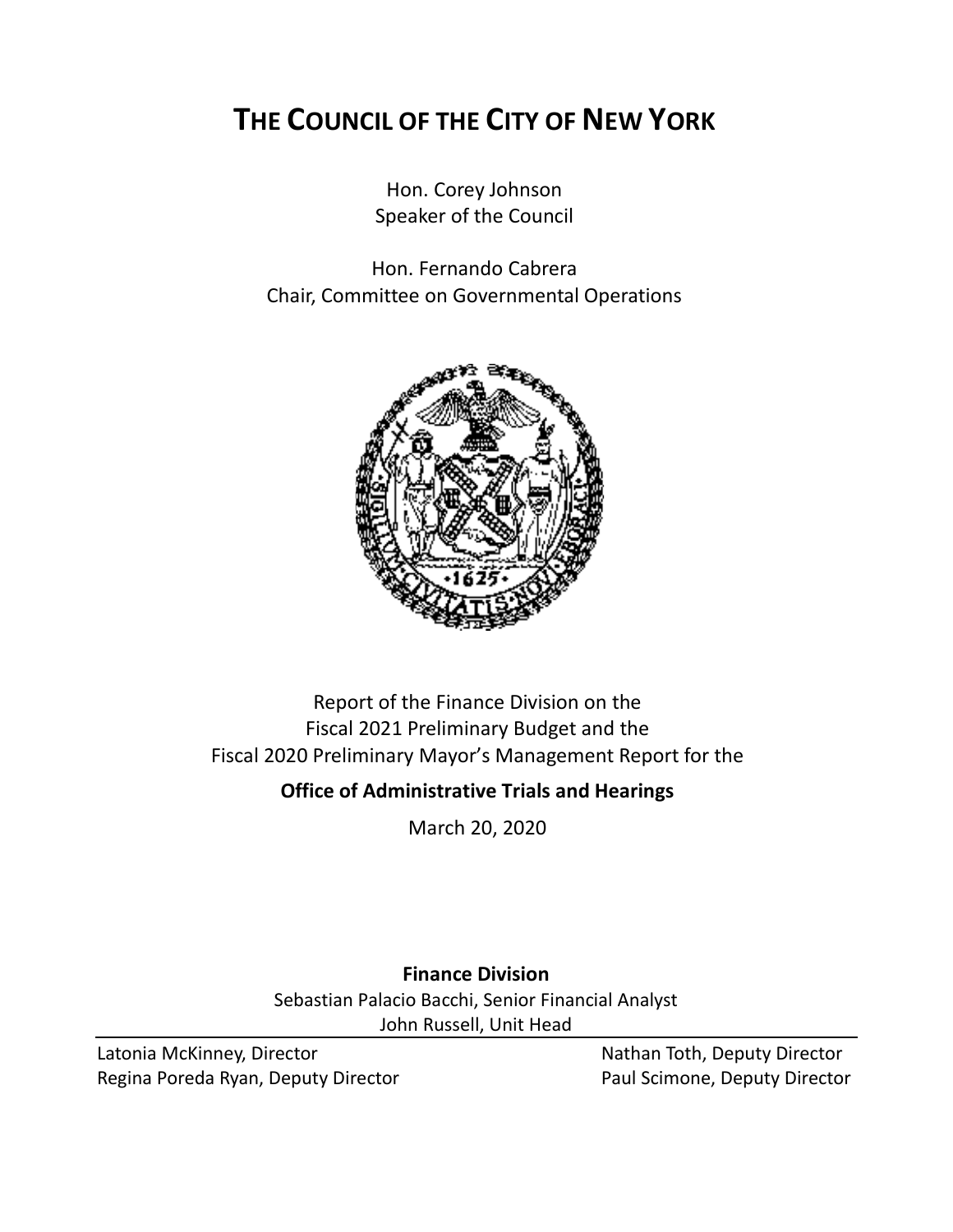## **Table of Contents**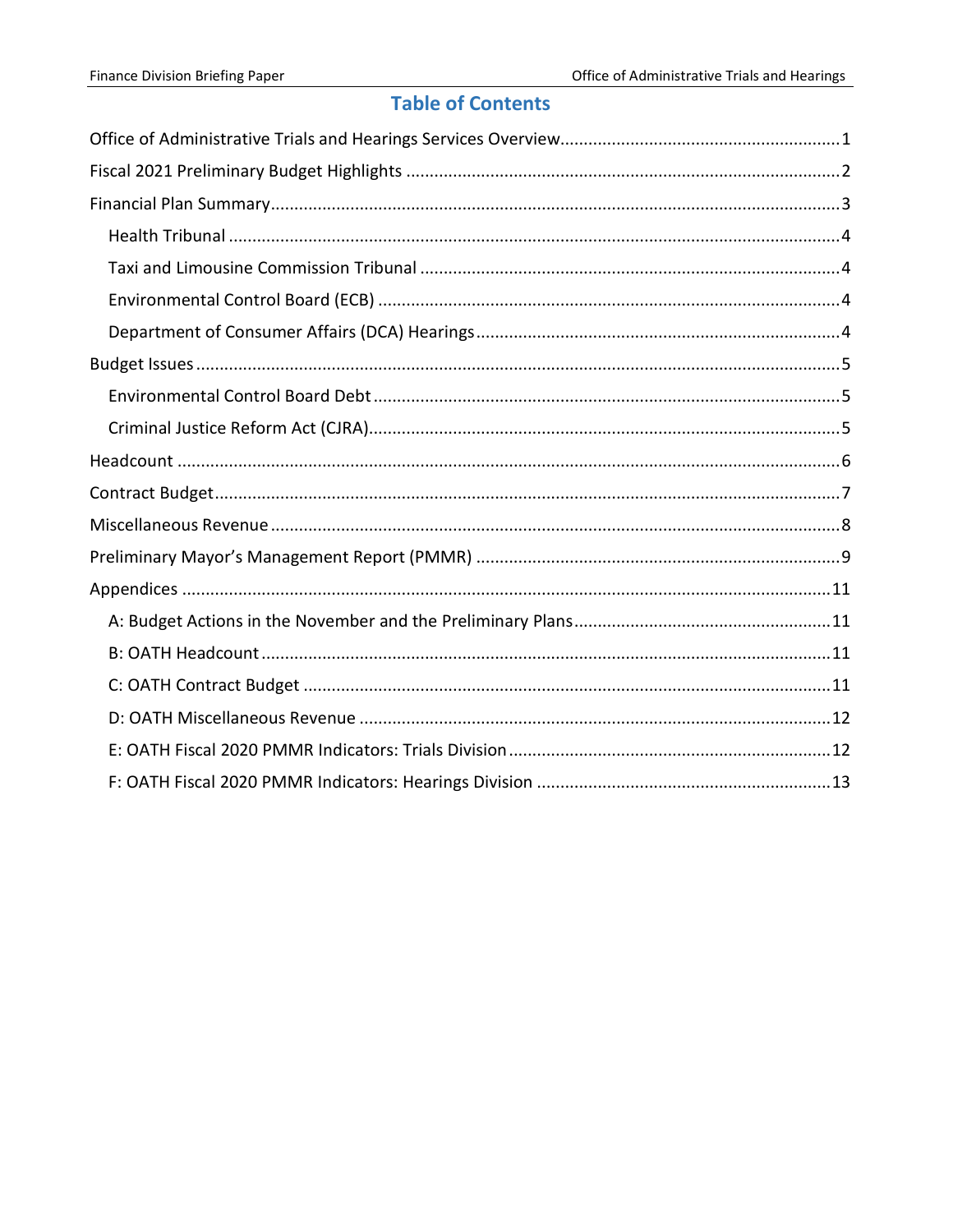### <span id="page-2-0"></span>**Office of Administrative Trials and Hearings Services Overview**

The Office of Administrative Trials and Hearings (OATH or the Department) is the City's central, independent administrative law court. OATH has two divisions: the OATH Trials Division and the OATH Hearings Division.



#### **OATH Hearings Division**

The Hearings Division conducts hearings on summonses issued by enforcement agencies for alleged violations of City rules and regulations. The Hearings Division represents the consolidation of three previously separate tribunals: the Environmental Control Board (ECB); the Department of Health and Mental Hygiene (DOHMH) Tribunal and the Taxi & Limousine Commission (TLC) Tribunal. Under the management of current OATH commissioner Fidel Del Valle, these three tribunals have been gradually streamlined into a single Hearings Division, which manages cases that were formerly overseen by these tribunals in an integrated system with a unified hearing process. Hearings formerly adjudicated by the Department of Consumer Affairs were also streamlined into the OATH Hearings Division beginning in September 2016.

#### **OATH Trials Division**

The OATH Trials Division adjudicates a wide range of issues that can be referred by any City agency, board or commission. Hearings conducted by the Trials Division include disciplinary cases brought by City agencies against civil service employees; matters pertaining to licensing, regulatory and enforcement authority, including cases involving City contractors; cases involving holders of various City licenses and loft tenants and their landlords; and hearings conducted after the New York City Police Department (NYPD) seizes vehicles of drivers accused of crimes.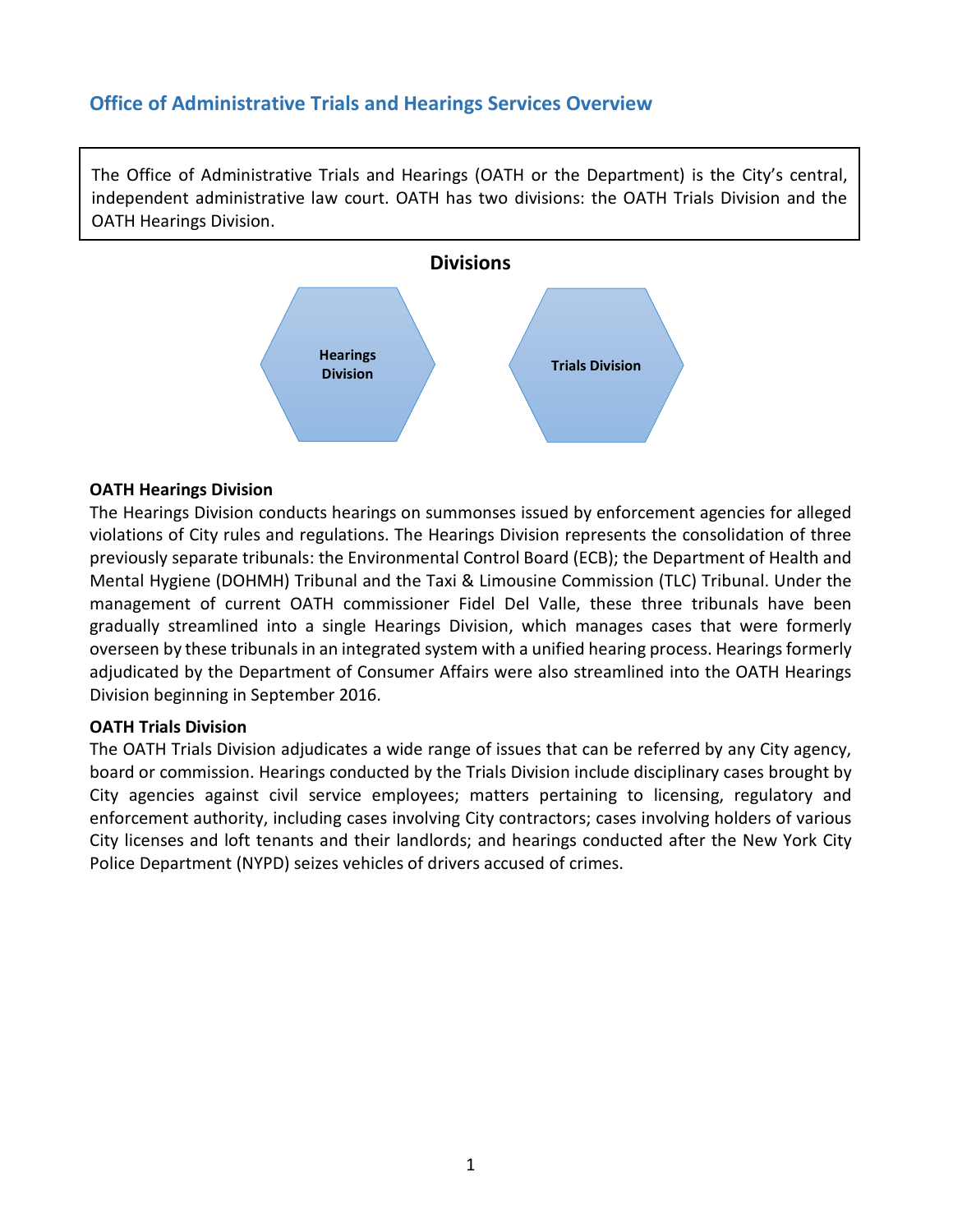## <span id="page-3-0"></span>**Fiscal 2021 Preliminary Budget Highlights**

The Office of Administrative Trials and Hearings (OATH) Fiscal 2021 Preliminary Budget totals \$51.8 million, including \$38.8 million in Personal Services (PS) funding to support 313 full-time positions. The entirety of OATH's budget is funded through City tax-levy funding. While OATH's operations are separated into the Hearings and Trials Divisions, the agency's budget is organized into two Units of Appropriation<sup>[1](#page-3-1)</sup> (U/As), which include one for Personal Services and one for Other than Personal Services (OTPS).





 $\overline{a}$ 

#### **Highlights of OATH's Fiscal 2021 Preliminary Budget**

- **Miscellaneous Revenue.** The Financial Plan projects that the Office of Administrative Trials and Hearings will generate miscellaneous revenue totaling \$156.1 million in Fiscal 2021, the majority of which comes from the collection of fines issued at OATH courts.
- **Contract Budget.** OATH's Fiscal 2021 Preliminary Contract Budget totals \$3.7 million for 30 contracts, accounting for 28.5 percent of the Department's OTPS Budget.
- **Preliminary Mayor's Management Report (PMMR) Highlights.** Notable performance metrics reported by the Office of Administrative Trials and Hearings in the Fiscal 2020 PMMR include the following.
	- During the first four months of Fiscal 2020, the OATH Trials Division issued decisions within 45 business days for 87 percent of its cases, a decrease from 91 percent of cases during the same period in Fiscal 2019, primarily due to the type and complexity of those cases that go to trial.

<span id="page-3-1"></span> $1$  Units of Appropriation are the subdivisions of the City expense budget that the City Council votes upon.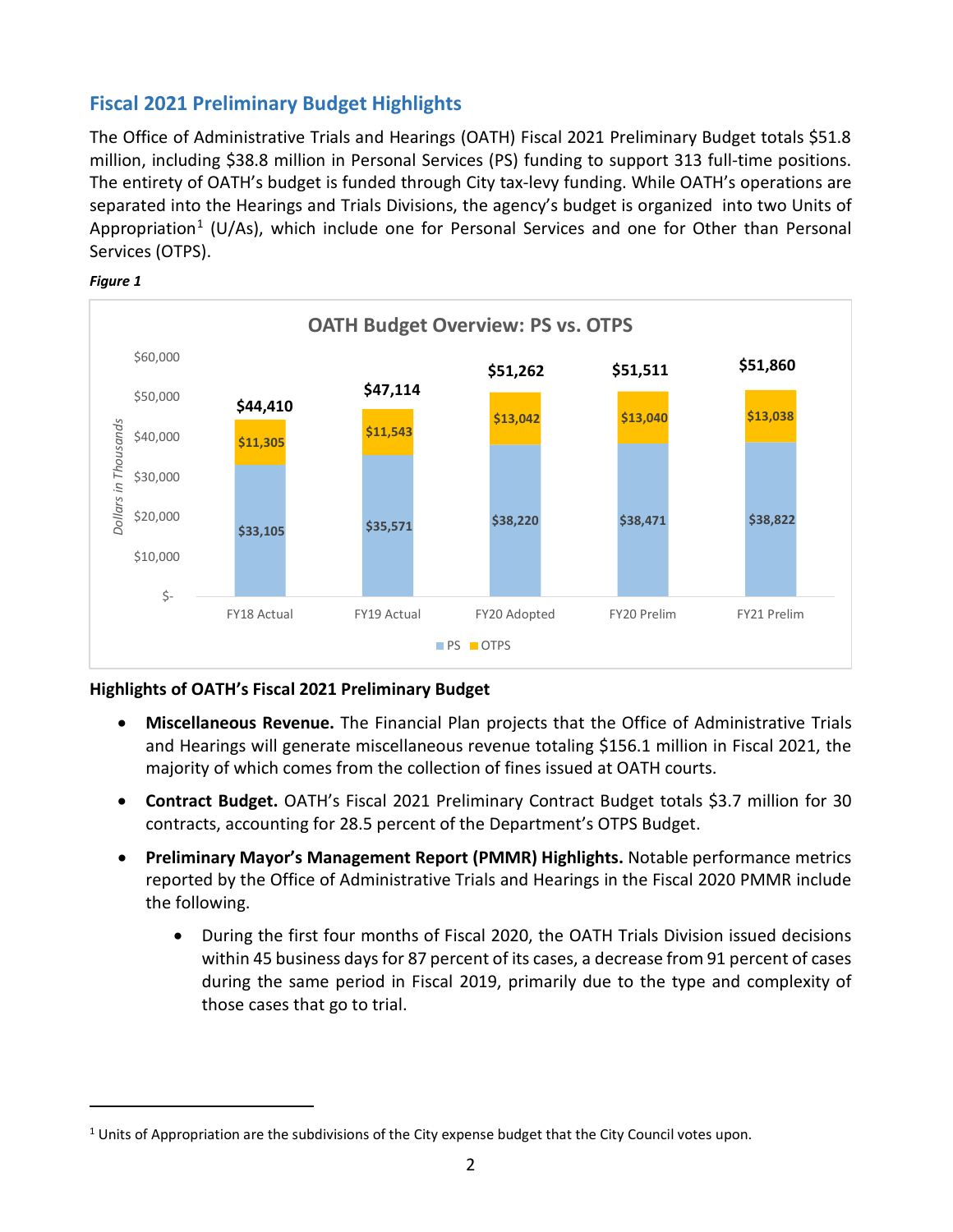- The total number of summonses received from the issuing agencies at the OATH Hearings Division for Fiscal 2019 totaled 837,778, a decrease of 4.7 percent from Fiscal 2018.
- The total number of summonses processed at the OATH Hearings Division for Fiscal 2019 totaled 663,327, representing an increase of less than one percent since Fiscal 2018. This number has been steadily increasing since Fiscal 2017, but not enough to keep up with the growth in summonses received.

### <span id="page-4-0"></span>**Financial Plan Summary**

#### *Table 1*

| <b>OATH Financial Summary</b>         |             |             |             |                         |             |             |
|---------------------------------------|-------------|-------------|-------------|-------------------------|-------------|-------------|
|                                       | <b>FY18</b> | <b>FY19</b> | <b>FY20</b> | <b>Preliminary Plan</b> |             | *Difference |
| <b>Dollars in Thousands</b>           | Actual      | Actual      | Adopted     | <b>FY20</b>             | <b>FY21</b> | FY20-21     |
| <b>Personal Services</b>              |             |             |             |                         |             |             |
| <b>Additional Gross Pay</b>           | \$525       | \$494       | \$468       | \$468                   | \$468       | 0           |
| <b>Full-Time Salaried - Civilian</b>  | 20,356      | 21,764      | 23,889      | 24,137                  | 24,176      | 287         |
| Unsalaried & PS Other                 | 12,155      | 13,266      | 13,813      | 13,816                  | 14,128      | 315         |
| Overtime - Civilian                   | 68          | 47          | 50          | 50                      | 50          | 0           |
| <b>SUBTOTAL</b>                       | \$33,104    | \$35,571    | \$38,220    | \$38,471                | \$38,822    | \$602       |
| <b>Other Than Personal Services</b>   |             |             |             |                         |             |             |
| <b>Contractual Services</b>           | \$4,128     | \$4,114     | \$3,791     | \$3,876                 | \$3,719     | (72)        |
| <b>Fixed and Misc Charges</b>         | 8           | 3           | 0           | $\Omega$                | 0           | 0           |
| Other Services & Charges              | 5,360       | 5,965       | 7,330       | 7,356                   | 7,328       | (2)         |
| Property & Equipment                  | 468         | 324         | 275         | 365                     | 346         | 71          |
| Supplies & Materials                  | 1,342       | 1,137       | 1,646       | 1,443                   | 1,645       | \$1)        |
| <b>SUBTOTAL</b>                       | \$11,306    | \$11,543    | \$13,042    | \$13,040                | \$13,038    | (\$4)       |
| <b>TOTAL</b>                          | \$44,410    | \$47,114    | \$51,262    | \$51,511                | \$51,860    | \$598       |
| <b>Funding</b>                        |             |             |             |                         |             |             |
| City Funds                            |             |             | \$51,262    | \$51,511                | \$51,860    | \$598       |
| <b>TOTAL</b>                          | \$44,410    | \$47,114    | \$51,262    | \$51,511                | \$51,860    | \$598       |
| <b>Budgeted Headcount</b>             |             |             |             |                         |             |             |
| <b>Full-Time Positions - Civilian</b> | 290         | 310         | 313         | 313                     | 313         | 0           |

*\*The difference of Fiscal 2020 Adopted Budget compared to Fiscal 2021 Preliminary Budget*

The Office of Administrative Trials and Hearing's Fiscal 2021 Preliminary Budget totals \$51.8 million, including \$38.8 million in PS funding to support 313 full-time positions. OATH's Fiscal 2021 Preliminary Budget is \$598,000 more than its Fiscal 2020 Adopted Budget of \$51.3 million. This increase is primarily to collective bargaining agreements included in the November 2019 Plan, with \$251,000 added in Fiscal 2020 and \$286,000 baselined in Fiscal 2021 for costs associated with the Civil Service Bar Association (CSBA) and Local 237. Although not included as a savings in the Department's Citywide Savings Program, the Department generated projected savings of \$1,857 in Fiscal 2020 and baselined savings of \$3,714 beginning in Fiscal 2021, as the Department for Information Technology and Telecommunications (DoITT) telecommunications resource team continues to review City agency spending by service type in order to identify more cost-effective provider options.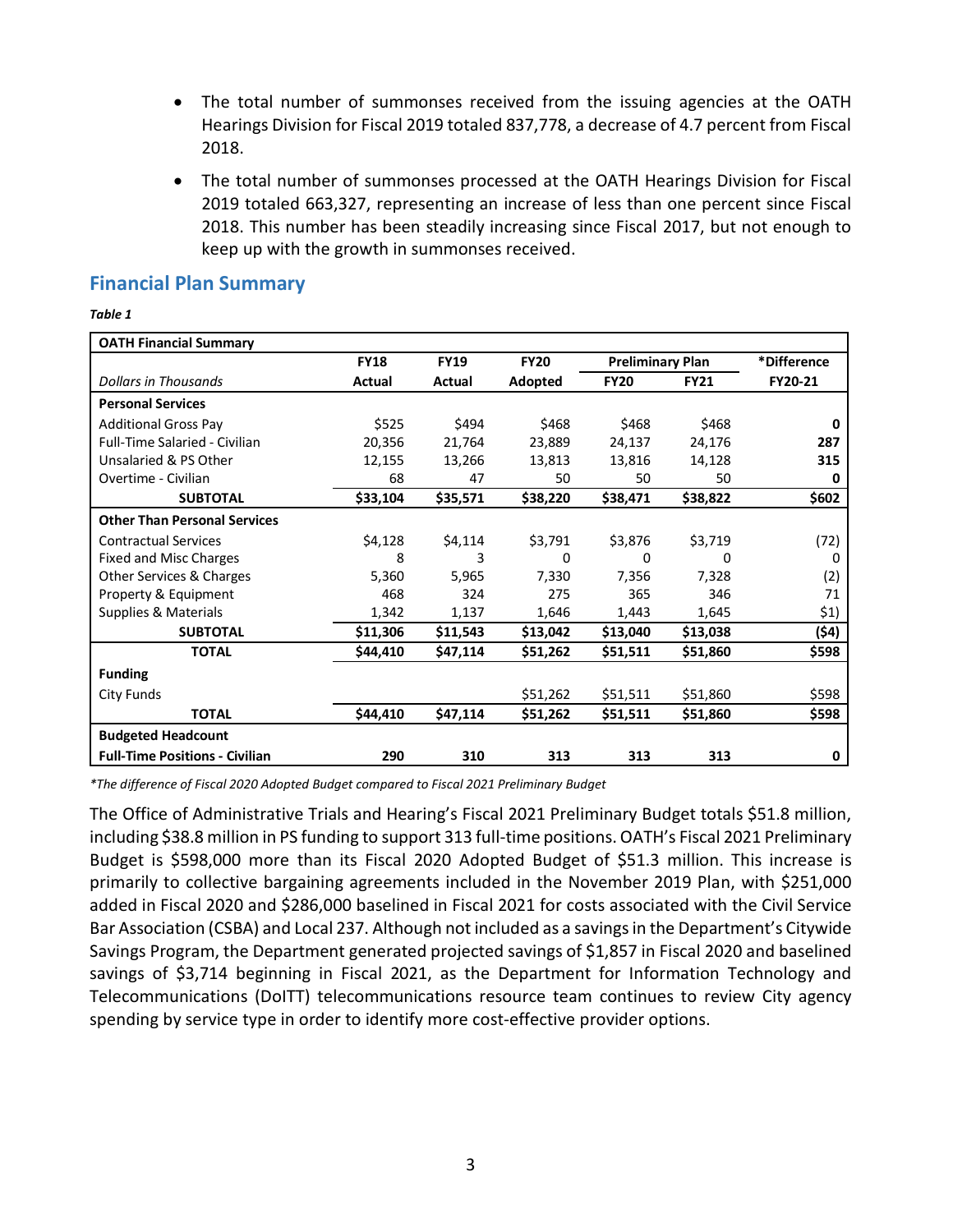#### **Former Tribunals of the OATH Hearings Division**

The Hearings Division conducts hearings on summonses issued by enforcement agencies for alleged violations of City rules and regulations. The Hearings Division represents the consolidation of three previously separate tribunals: the Environmental Control Board (ECB), the Department of Health and Mental Hygiene (DOHMH) Health Tribunal, and the Taxi & Limousine Commission (TLC) Tribunal. These three tribunals have been gradually streamlined into a single Hearings Division, which manages cases that were formerly overseen by these tribunals under an integrated system with a unified hearing process. In addition, hearings formerly adjudicated by the Department of Consumer Affairs were also streamlined into the OATH Hearings Division beginning in September 2016.

#### <span id="page-5-0"></span>**Health Tribunal**

The OATH Health Tribunal provides hearings for individuals and businesses charged with violating laws related to, or affecting health within New York City. The Health Tribunal does not issue Notices of Violation (NOVs) and does not conduct inspections. The Tribunal schedules approximately 65,000 cases each year. Most of the cases involve public health and environmental sanitation, with the largest number of cases coming from inspections of food service establishments.

#### <span id="page-5-1"></span>**Taxi and Limousine Commission Tribunal**

The TLC Tribunal is responsible for holding hearings on tickets that are issued by the TLC, NYPD and the Port Authority of New York and New Jersey. These tickets are issued to TLC licensees and nonlicensees for violations of NYC laws and TLC rules and regulations. The TLC Tribunal is not a part of the TLC. Tribunal judges do not work for the TLC and are independent, impartial decision-makers.

#### <span id="page-5-2"></span>**Environmental Control Board (ECB)**

ECB is the City's largest tribunal, and holds approximately 200,000 hearings annually on quality of life and public safety charges that are filed by 13 different agencies, including the Department of Buildings, the Fire Department, the Department of Environmental Protection and the Department of Sanitation, among others.

#### <span id="page-5-3"></span>**Department of Consumer Affairs (DCA) Hearings**

In September 2016, the OATH Hearings Division began hearing summonses issued from the Department of Consumer Affairs, which DCA formerly heard themselves. DCA is responsible for inspecting and licensing businesses in New York City in order to ensure that labor, consumer protection and other business regulations are being adhered to. The OATH Hearings Division now conducts hearings on the alleged violation of DCA business regulations.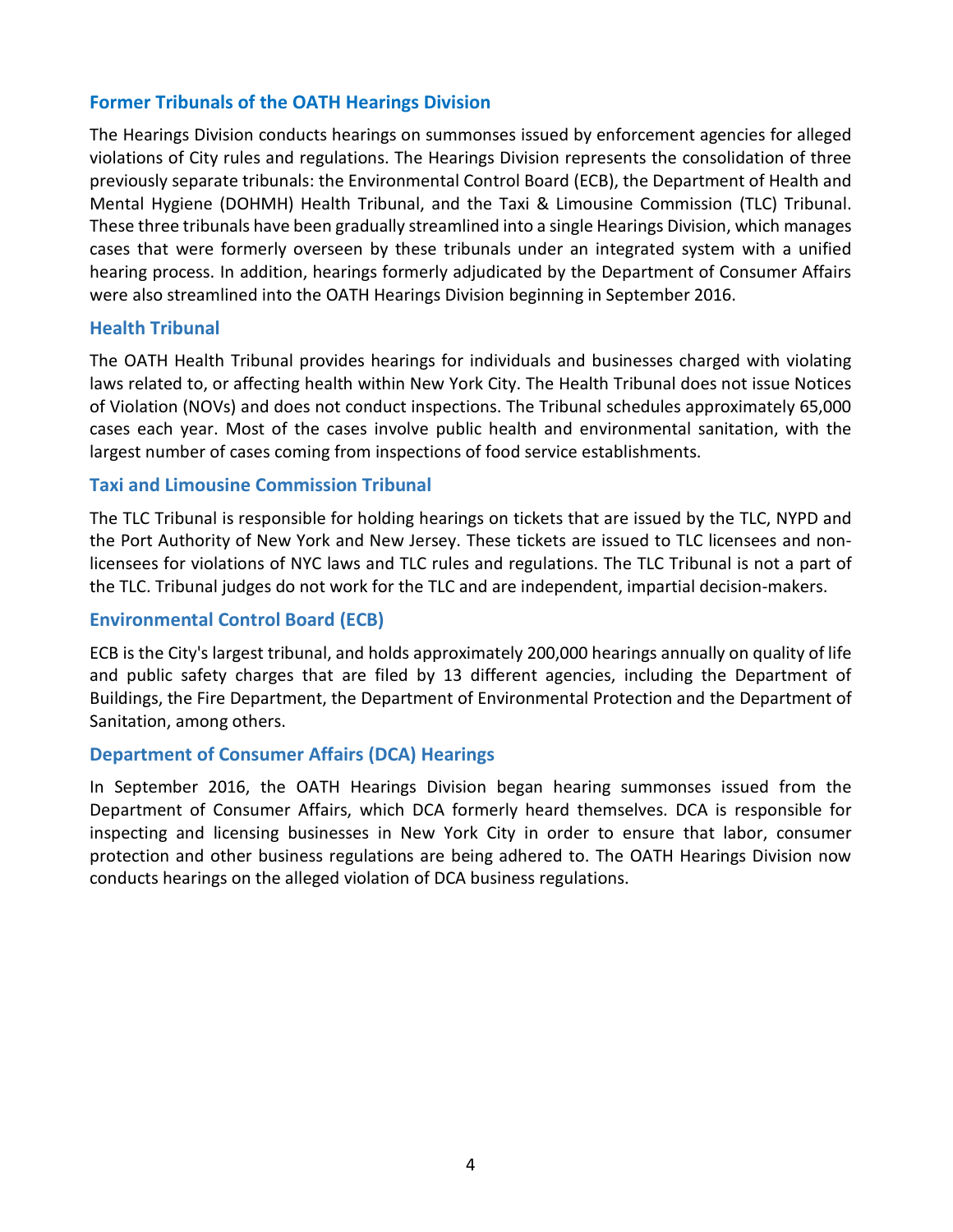### <span id="page-6-0"></span>**Budget Issues**

#### <span id="page-6-1"></span>**Environmental Control Board Debt**

OATH miscellaneous revenue figures discussed in the *"Miscellaneous Revenue"* section of this report underrepresent the quantity of fines levied in ECB courts because a major share of OATH fines are not collected. Unpaid fines are re-categorized as OATH/ECB debt, which the Department of Finance is responsible for collecting. In response to growth in unpaid OATH/ECB debt, the Department of Finance (DOF) established the "NYC Amnesty Program for Office of Administrative Trials and Hearings (OATH)/Environmental Control Board (ECB) judgements violations." This program, which ran from September through December 2016, allowed violators with OATH/ECB debt to have a portion of their debt forgiven if part of their debt was paid off over the period of the amnesty. This resulted in the generation of \$45 million in debt payments over the amnesty period.

The Department of Finance has also been more assertive in its efforts to collect OATH/ECB debt, with debt collections rising from \$41.5 million in Fiscal 2014 to \$85.8 million in Fiscal 2019. The amount DOF collected in Fiscal 2019 also represents an increase of \$18.5 million, or 27.5 percent, over the previous year. For more information on the DOF's efforts to collect ECB debt, please to the *"Fiscal 2019 Annual Report on DOF Collection of ECB Judgement Debt"*, a report the DOF must submit to the City Council following the passage of Local Law  $11<sup>2</sup>$  $11<sup>2</sup>$  $11<sup>2</sup>$  This report can also be found on DOF's website.

#### <span id="page-6-2"></span>**Criminal Justice Reform Act (CJRA)**

 $\overline{a}$ 

Criminal Justice Reform Act (CJRA) is a series of bills passed by the City Council and signed by the Mayor in June 2016 that diverted a number of low level offenses (such as public urination and public consumption of alcohol) from criminal court to OATH. This policy change, now in its third year of operation, allows litigants to avoid the collateral consequences of receiving a criminal summons, such as an open warrant, a criminal record, and negative impacts on employment, housing and immigration status. CJRA also gives OATH the authority to offer community service options aimed at preventing future offenses instead of a monetary penalty. According to the Fiscal 2020 Preliminary Mayor's Management Report (PMMR), by the end of October 2019, OATH had received approximately 124,000 CJRA summonses and conducted 15,508 related hearings.

<span id="page-6-3"></span><sup>&</sup>lt;sup>2</sup> Fiscal 2019 Annual Report on DOF Collection of ECB Judgement Debt. <https://www1.nyc.gov/assets/finance/downloads/pdf/19pdf/ecb-annual-report-2019.pdf>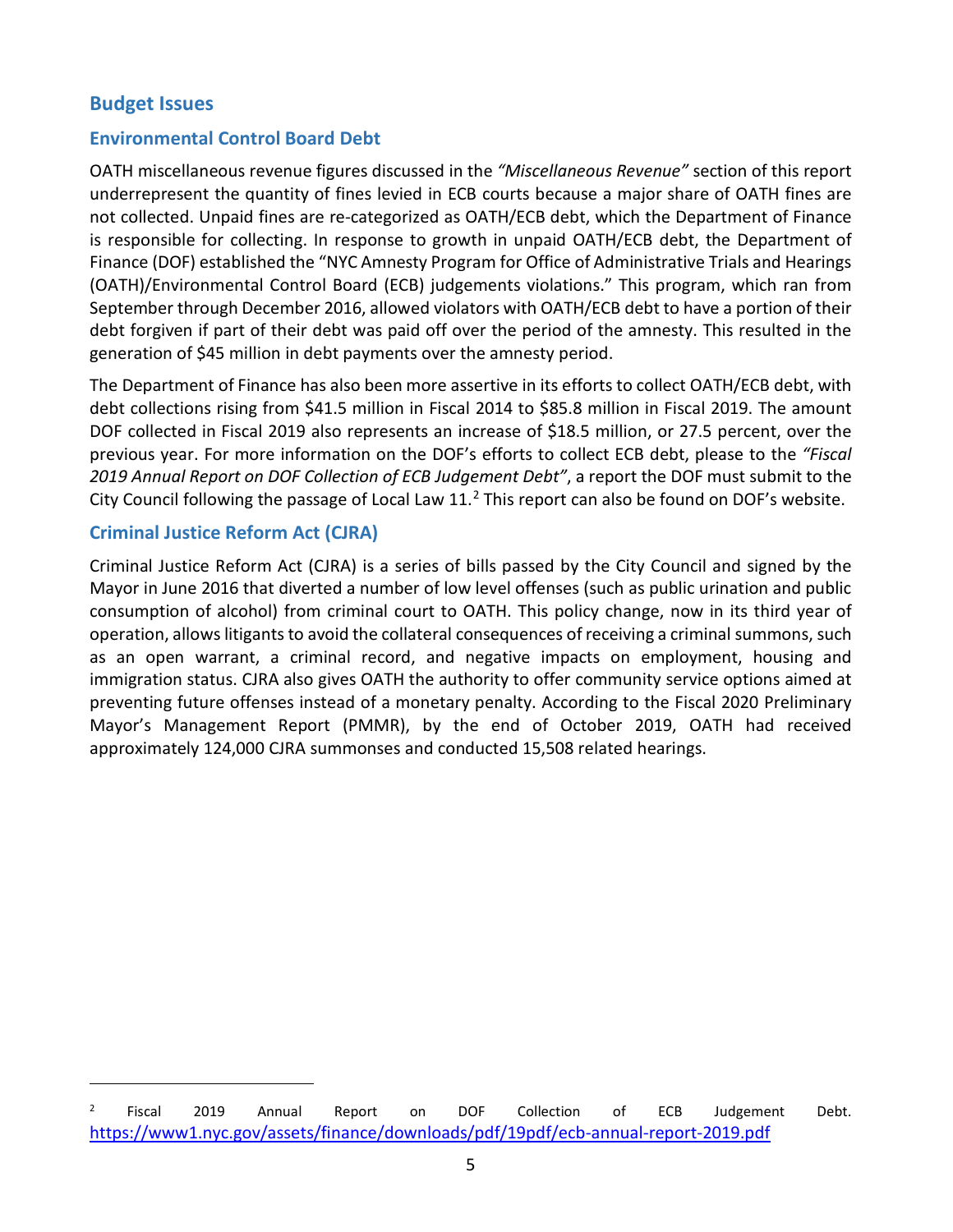## <span id="page-7-0"></span>**Headcount**





In the Fiscal 2021 Preliminary Plan, OATH's Fiscal 2021 PS Budget provides \$38.8 million to support a headcount of 313 full-time positions and 192 full-time equivalent positions. As of November 2019, OATH was operating at a full-time vacancy rate of 3.2 percent, equivalent to 10 vacant positions, all of which are City funded. OATH's headcount has expanded in recent years in order to accommodate several changes to the Agency, including the reorganization of OATH from fourtribunals into the Trials and Hearing Divisions, the addition of new offices such as the Office of the Ombudsman and the Center for Creative Conflict Resolution, and most recently, in Fiscal 2019, to accommodate an increasing case load following the passage of the Criminal Justice Reform Act and other regulatory legislation. For additional information regarding OATH's headcount, please refer to Appendix B.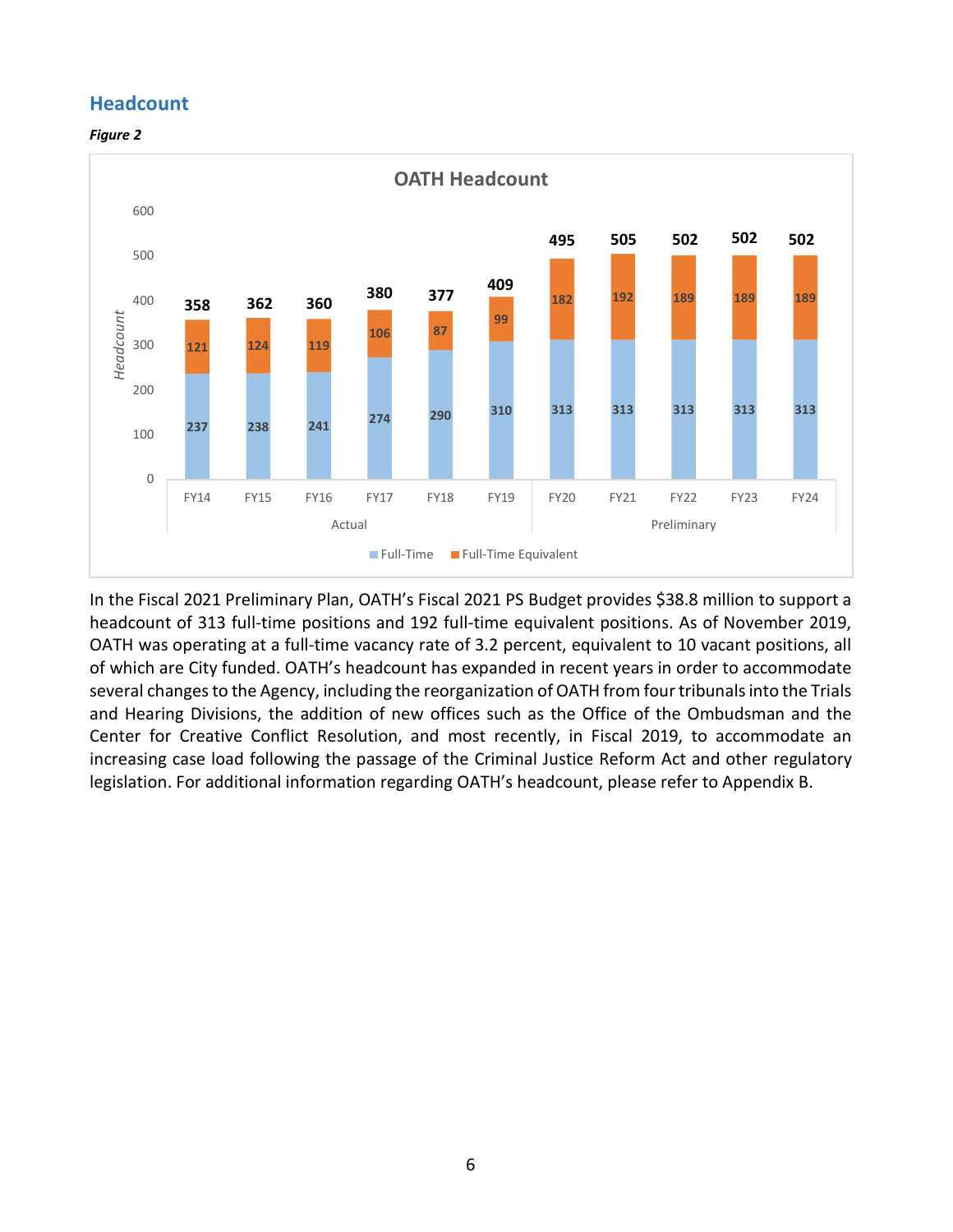## <span id="page-8-0"></span>**Contract Budget**

The New York City Charter mandates the preparation of a Contract Budget to identify expenditures for contractual services, which are defined as any technical, consultant or personnel service provided to the City by means of a contract. The Contract Budget is a subset of the OTPS portion of the City's Expense Budget. The Administration prepares a Contract Budget twice each fiscal year. The Fiscal 2021 Preliminary Contract Budget totals \$16.9 billion for procurement expenditures across all agencies.





The Office of Administrative Trials and Hearing's Fiscal 2021 Contract Budget totals \$3.7 million for 30 contracts, accounting for 28.5 percent of the Department's OTPS Budget. OATH's Fiscal 2021 Budget includes \$1.4 million for general services contracts, which comprise 39.5 percent of OATH's Fiscal 2021 Preliminary Contract Budget. These contracts are related to summons processing, language services, community service and lockbox services. In addition, OATH's Fiscal 2021 Contract Budget includes \$991,000 for contracted security services, representing 26.7 percent of OATH's Fiscal 2021 Preliminary Contract Budget, which are contracted to provide security at OATH tribunals. For additional information regarding OATH's Contract Budget, please refer to Appendix C.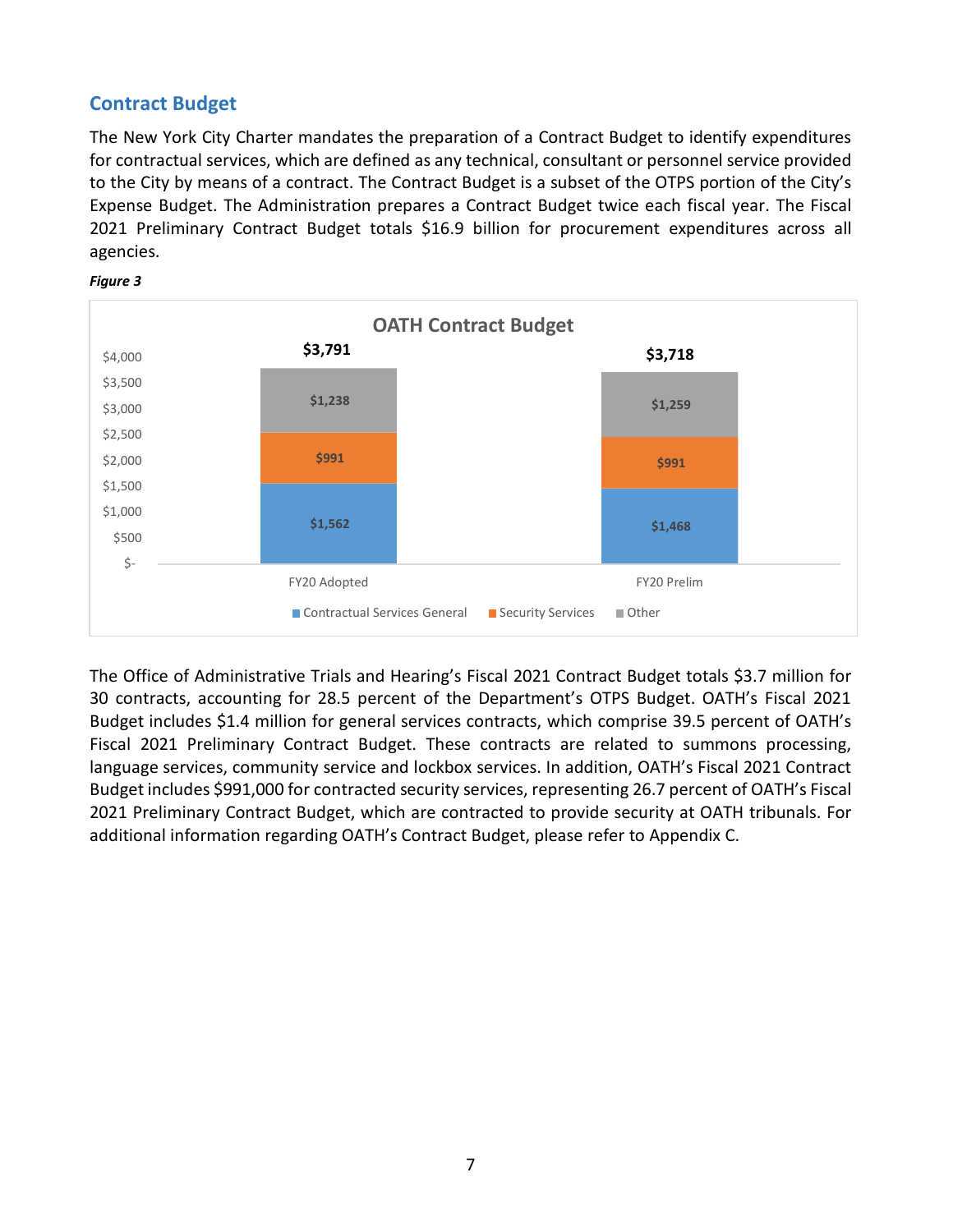#### <span id="page-9-0"></span>**Miscellaneous Revenue**

The OATH Hearings Division generates revenues for the City through the collection of fines issued for various violations. Even though the Health Tribunal, TLC Tribunal and ECB have been consolidated into the Hearings Division, revenue generated from Hearings Division fines are still subdivided by the types of cases these tribunals previously adjudicated. In addition to fine revenue, a smaller share of agency revenue is generated through fees charged at the OATH Hearings Division. OATH revenues totaled \$175.1 million in Fiscal 2019.





It is projected that OATH will generate miscellaneous revenue of \$156.1 million in Fiscal 2021. ECB Fine revenue stems from violations issued by the Department of Sanitation (DSNY), the Department of Buildings (DOB), the Department of Environmental Protection (DEP), the Fire Department (FDNY), the Police Department (NYPD), the Department of Transportation (DOT), among several other agencies. Revenue generated from ECB fines is expected to represent 81.1 percent of OATH's total miscellaneous revenue in Fiscal 2021, a percentage that is in line with actual revenue generation in recent fiscal years. ECB revenue has grown over the past several fiscal years as the number of ECB hearings has increased with the greater inflow of summonses. Projected revenue for ECB fines decreases by \$13 million between Fiscal 2020 and Fiscal 2021, as the Office of Management and Budget (OMB) seeks to adjust revenue projections to the mean. Although Fiscal 2019 and Fiscal 2020 have been good years for ECB revenue, OMB and OATH project that ECB fines collected for Fiscal 2021 will revert to the mean of fines collected. In contrast, revenue generated by the Health Department fines has increased in recent fiscal years, from \$24.8 million collected in Fiscal 2017 to \$32.2 million collected in Fiscal 2019. For additional information regarding OATH's miscellaneous revenue streams, please refer to Appendix D.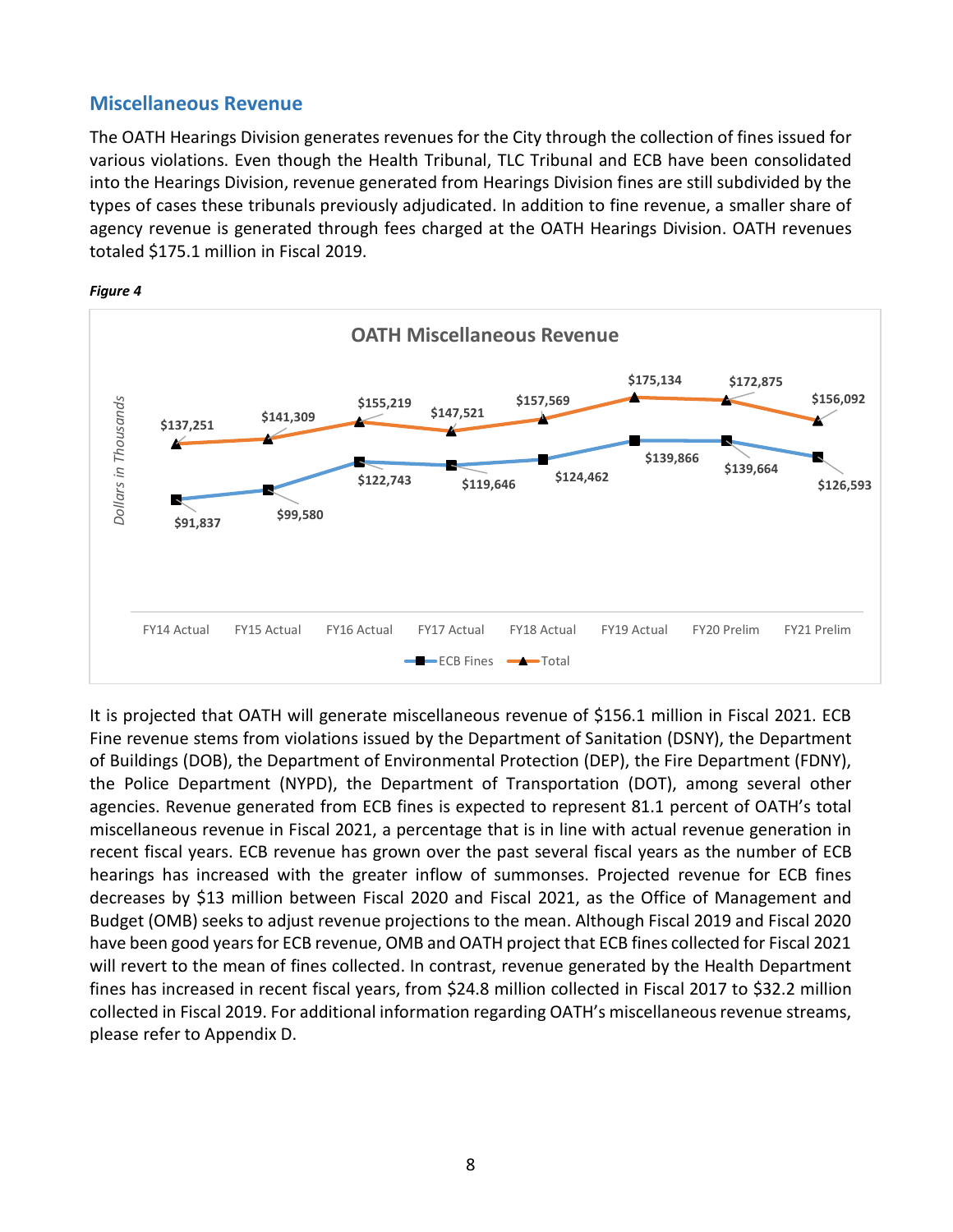### <span id="page-10-0"></span>**Preliminary Mayor's Management Report (PMMR)**

*Figure 5*



Figure 5 above highlights the OATH Hearings Division's performance over the past several fiscal years using indicators sourced from the Fiscal 2020 PMMR. The Hearings Division has seen the number of summonses it receives increase of the past several fiscal years. The number of summonses grew between Fiscal 2014 and Fiscal 2018, primarily because of an increased caseload from the Department of Buildings and the Department of Sanitation, as well as due to a transfer of case jurisdiction from the Department of Consumer Affairs to OATH in Fiscal 2017. The number of summonses received, however, decreased slightly in Fiscal 2019, with 41,318 less summonses than in Fiscal 2018.

The Hearings Division has been able to process more summonses as a result of increased resources and efficiency gains from OATH's internal restructuring, as well as the increase in the usage of mail, phone, and online hearings. Nonetheless, the Division has not been able to fully keep pace with the growth in summonses received. Consequently, the average time OATH requires to render a hearing decision has increased over the last fiscal years, from four days in Fiscal 2016 to seven days in Fiscal 2018. However, with fewer summonses received in Fiscal 2019, OATH was able to reduce the amount of time to render a hearing decision to six days. According to the PMMR, in Fiscal 2019, OATH established a Neighborhood Pop-Up Court initiative, that allows OATH to conduct hearings in communities across the five boroughs at Community Boards, libraries, civic organizations, among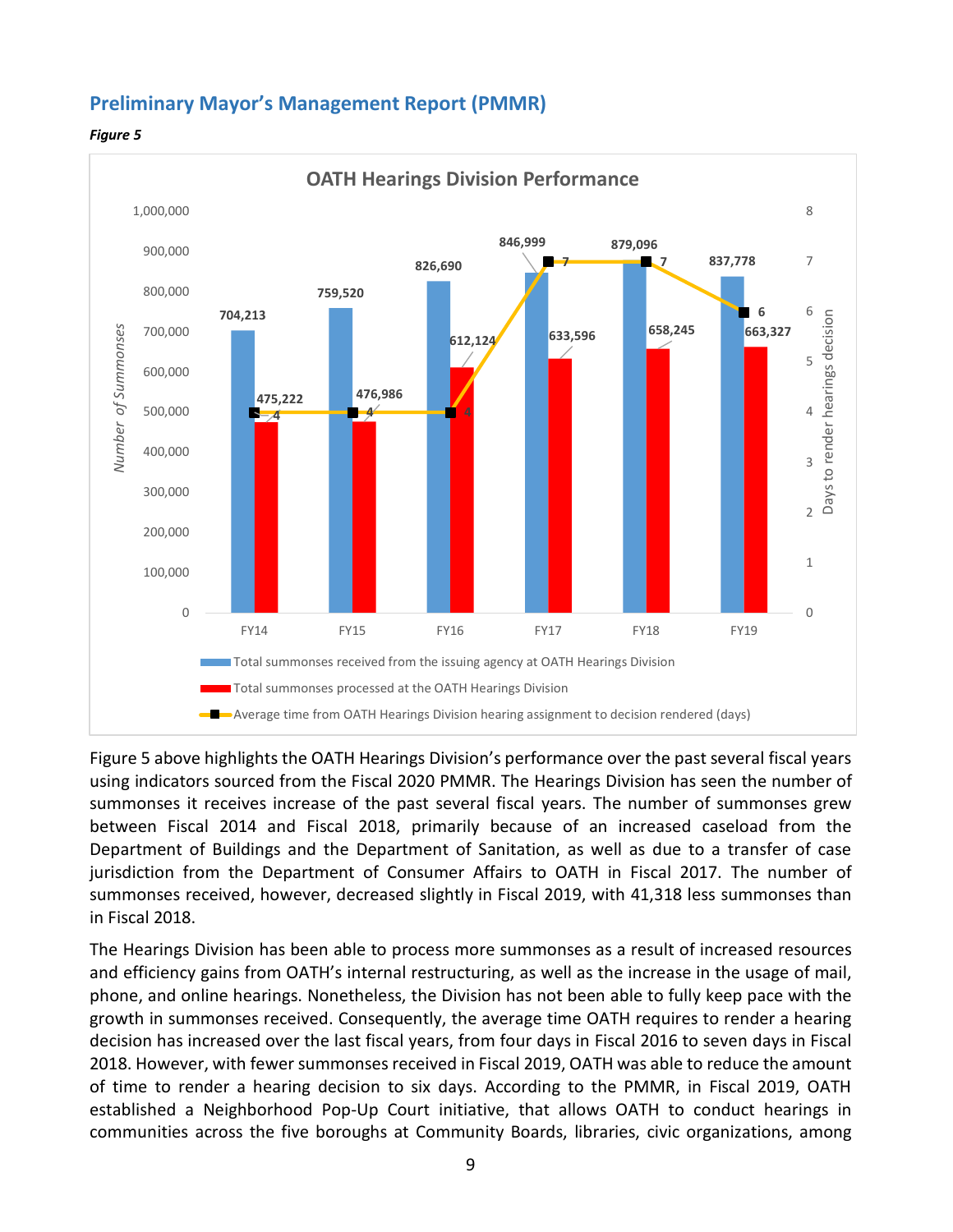other public spaces. The initiative targets so called "transportation deserts" in an effort to increase response rates to City-issued summonses by making it more convenient for people to have access to their hearings, with 19 Pop-Up Courts being held in different neighborhoods in the first four months of Fiscal 2020. For additional information regarding OATH's Fiscal 2020 PMMR indicators, please refer to Appendices E and F.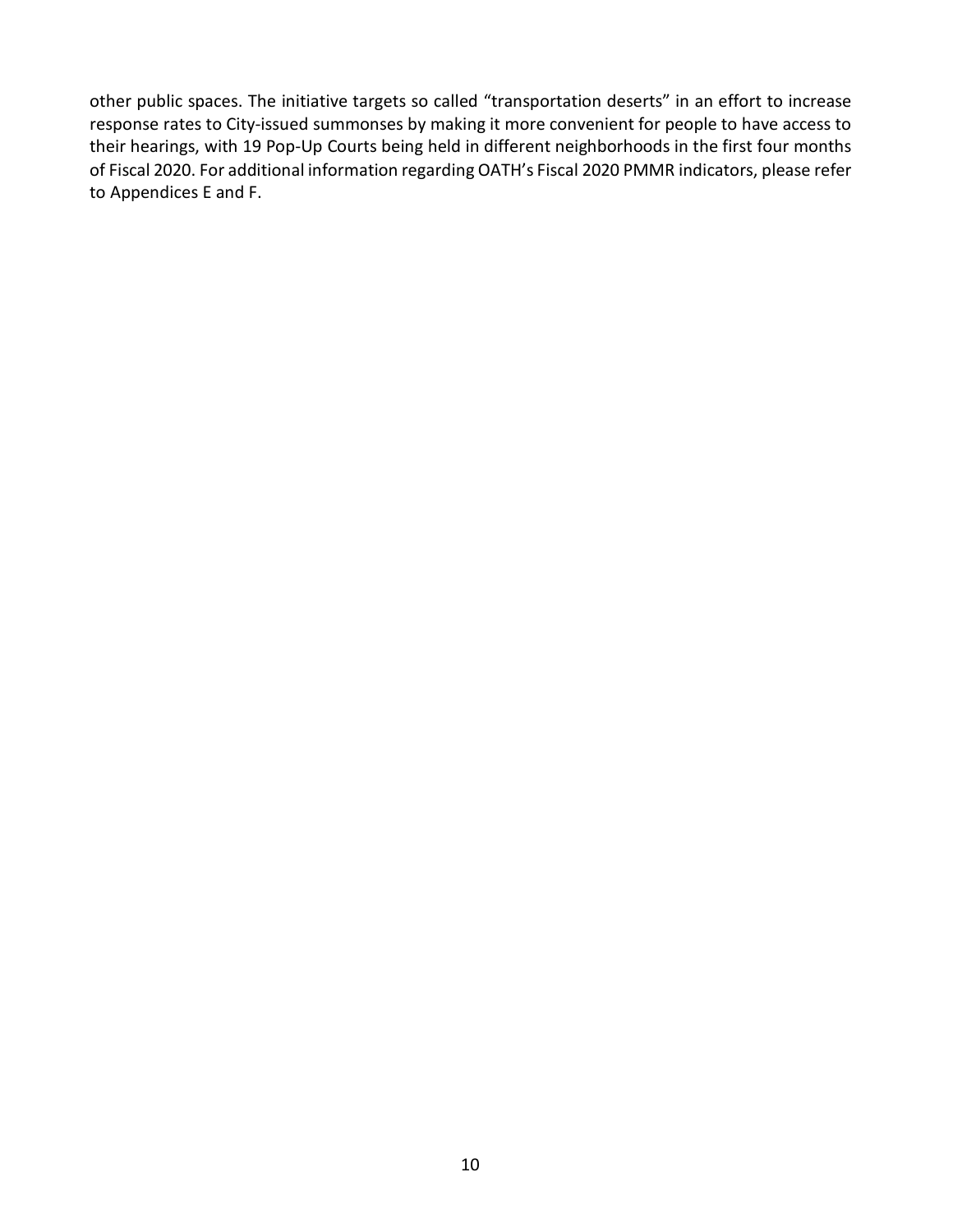## <span id="page-12-0"></span>**Appendices**

## <span id="page-12-1"></span>**A: Budget Actions in the November and the Preliminary Plans**

|                                          |          | <b>FY20</b>     |              |          |                              |          |
|------------------------------------------|----------|-----------------|--------------|----------|------------------------------|----------|
| Dollars in Thousands                     | City     | <b>Non-City</b> | <b>Total</b> | City     | <b>Non-City</b>              | Total    |
| OATH Budget as of the Adopted            |          |                 |              |          |                              |          |
| <b>FY20 Budget</b>                       | \$51,262 | \$0             | \$51,262     | \$51,577 | \$0                          | \$51,577 |
| <b>New Needs Subtotal</b>                |          |                 |              |          | $\qquad \qquad \blacksquare$ |          |
| <b>Other Adjustments</b>                 |          |                 |              |          |                              |          |
| <b>Collective Bargaining</b>             | 251      | ი               | 251          | 286      | $\Omega$                     | 286      |
| Agency Phone Plan Review                 | (2)      | 0               | (2)          | (4)      | $\Omega$                     | (4)      |
| <b>Subtotal, Other Adjustments</b>       | \$249    | \$0             | \$249        | \$282    | \$0                          | \$282    |
| <b>TOTAL, All Changes</b>                | \$249    | \$0             | \$249        | \$282    | \$0                          | \$282    |
| <b>OATH Budget as of the Preliminary</b> |          |                 |              |          |                              |          |
| <b>FY21 Budget</b>                       | \$51,511 | \$0             | \$51,511     | \$51,860 | \$0                          | \$51,860 |

### <span id="page-12-2"></span>**B: OATH Headcount**

|                             | Actual      |             |             |             |             |             |             | Preliminary |             |             |             |
|-----------------------------|-------------|-------------|-------------|-------------|-------------|-------------|-------------|-------------|-------------|-------------|-------------|
|                             | <b>FY14</b> | <b>FY15</b> | <b>FY16</b> | <b>FY17</b> | <b>FY18</b> | <b>FY19</b> | <b>FY20</b> | <b>FY21</b> | <b>FY22</b> | <b>FY23</b> | <b>FY24</b> |
| <b>Full-Time</b>            | 237         | 238         | 241         | 274         | 290         | 310         | 313         | 313         | 313         | 313         | 313         |
| <b>Full-Time Equivalent</b> | 121         | 124         | 119         | 106         | 87          | 99          | 182         | 192         | 189         | 189         | 189         |
| <b>Total</b>                | 358         | 362         | 360         | 380         | 377         | 409         | 495         | 505         | 502         | 502         | 502         |

## <span id="page-12-3"></span>**C: OATH Contract Budget**

<span id="page-12-4"></span>

| <b>OATH FY21 Preliminary Contract Budget</b><br><b>Dollars in Thousands</b> |                     |                            |                            |                               |
|-----------------------------------------------------------------------------|---------------------|----------------------------|----------------------------|-------------------------------|
| Category                                                                    | <b>FY20 Adopted</b> | <b>Number of Contracts</b> | <b>FY21</b><br>Preliminary | Number of<br><b>Contracts</b> |
| <b>Contractual Services General</b>                                         | \$1,562             | 18                         | \$1,468                    | 18                            |
| <b>Telecommunications Maintenance</b>                                       | 133                 |                            | 154                        |                               |
| Maintenance & Repair General                                                | 35                  |                            | 35                         |                               |
| Office Equipment Maintenance                                                | 118                 |                            | 118                        |                               |
| <b>Printing Contracts</b>                                                   | 101                 |                            | 101                        |                               |
| <b>Security Services</b>                                                    | 991                 | າ                          | 991                        |                               |
| <b>Temporary Services</b>                                                   | 219                 |                            | 219                        |                               |
| <b>Cleaning Services</b>                                                    | 540                 | 2                          | 540                        |                               |
| Training Program for City Employees                                         | 8                   |                            | 8                          |                               |
| Professional Svcs. Direct Education Services                                | 22                  |                            | 22                         |                               |
| Professional Sycs. Other                                                    | 62                  |                            | 62                         |                               |
| <b>Total</b>                                                                | \$3,791             | 30                         | \$3,718                    | 30                            |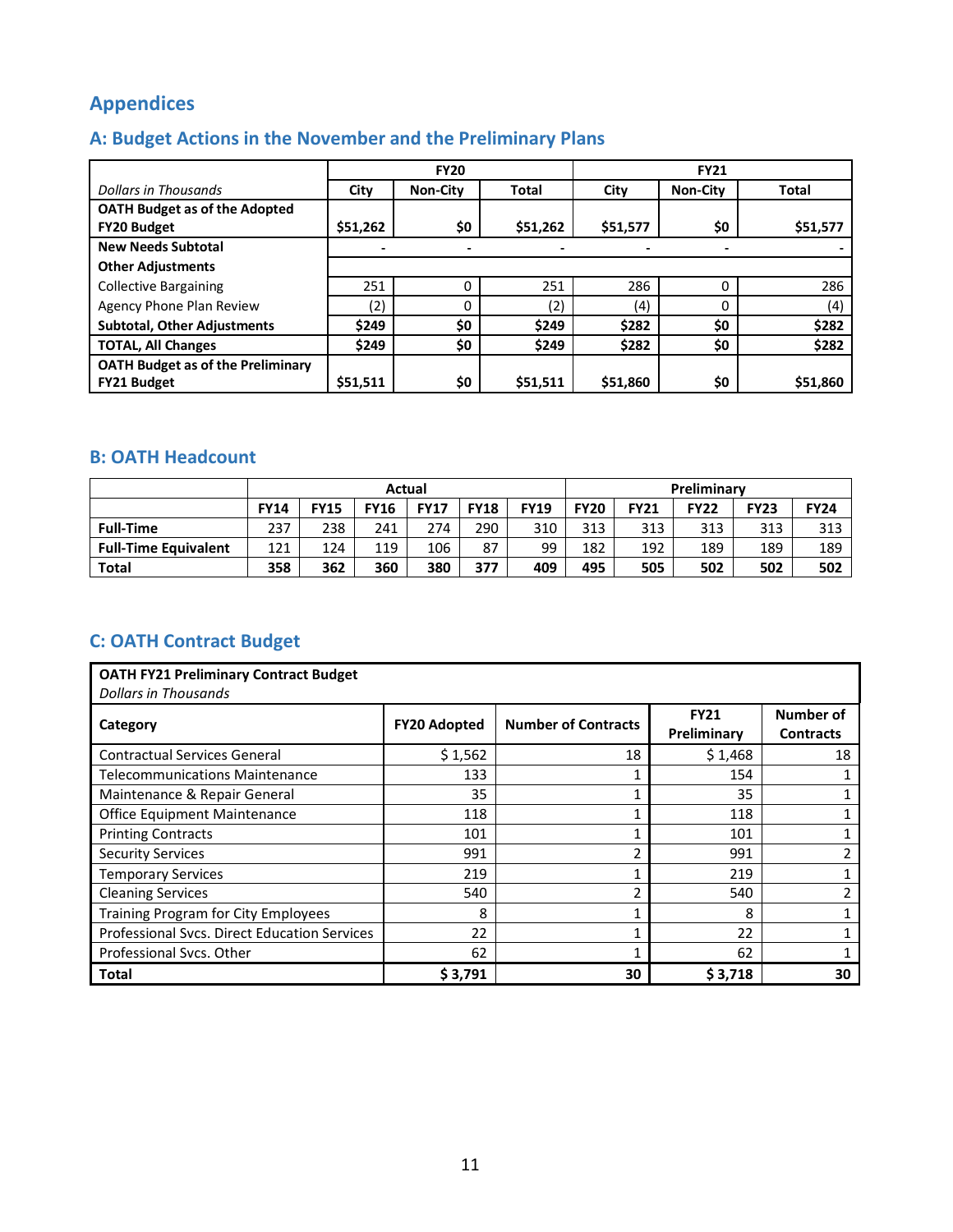## **D: OATH Miscellaneous Revenue**

| Office of Admin Trials & Hearings Miscellaneous Revenue - FY21 Preliminary Plan |           |                |                |           |           |  |  |  |  |  |  |
|---------------------------------------------------------------------------------|-----------|----------------|----------------|-----------|-----------|--|--|--|--|--|--|
| <b>OATH Miscellaneous</b>                                                       |           | <b>Actuals</b> | <b>Planned</b> |           |           |  |  |  |  |  |  |
| Revenue Sources (\$ in<br>Thousands)                                            | 2017      | 2018           | 2019           | 2020      | 2021      |  |  |  |  |  |  |
| <b>OATH Hearing Fees</b>                                                        | \$33      | \$17           | \$ 25          | \$11      | \$11      |  |  |  |  |  |  |
| <b>DOHMH Fines</b>                                                              | 24,813    | 29,722         | 32,230         | 30,000    | 26,288    |  |  |  |  |  |  |
| <b>ECB Fines</b>                                                                | 119,646   | 124,462        | 139,866        | 139,664   | 126,593   |  |  |  |  |  |  |
| <b>Taxi Fines</b>                                                               | 3,029     | 3,368          | 3,013          | 3,200     | 3,200     |  |  |  |  |  |  |
| <b>Total</b>                                                                    | \$147,521 | \$157,569      | \$175,134      | \$172,875 | \$156,092 |  |  |  |  |  |  |

## <span id="page-13-0"></span>**E: OATH Fiscal 2020 PMMR Indicators: Trials Division**

<span id="page-13-1"></span>

|                                                    | Actual      |             |             | <b>Target</b> |             | 4-Month Actual |                  |
|----------------------------------------------------|-------------|-------------|-------------|---------------|-------------|----------------|------------------|
| <b>OATH Trials Division Indicators</b>             | <b>FY17</b> | <b>FY18</b> | <b>FY19</b> | <b>FY19</b>   | <b>FY20</b> | <b>FY19</b>    | <b>FY20</b>      |
| <b>OATH Trials Division cases with decisions</b>   |             |             |             |               |             |                |                  |
| issued within 45 business days (%)                 | 93%         | 91%         | 90%         | $\ast$        | $\ast$      | 91%            | 87%              |
| <b>OATH Trials Division facts and conclusions</b>  |             |             |             |               |             |                |                  |
| adopted by agencies (%)                            | 99%         | 99%         | 100%        | 96%           | 96%         | 97%            | 98%              |
| <b>OATH Trials Division settlement rate (%)</b>    | 59%         | 57%         | 54%         | 55%           | 55%         | 55%            | 53%              |
| <b>Cases filed at OATH Trials Division (total)</b> | 2,661       | 2,836       | 2,691       | $\ast$        | $\ast$      | 893            | 902              |
| <b>Cases closed at the OATH Trials Division</b>    |             |             |             |               |             |                |                  |
| (total)                                            | 2,668       | 2.677       | 2,660       | $\ast$        | $\ast$      | 907            | 838              |
| Cases processed per ALJ (total)                    | 189.6       | 202.0       | 206.8       | UP            | UP          | 71.2           | 69.0             |
| Average time for the OATH Trials Division to       |             |             |             |               |             |                |                  |
| issue decisions after records closed (business     |             |             |             |               |             |                |                  |
| days)                                              | 5.2         | 4.0         | 4.2         | 15.0          | 15.0        | 4.2            | 3.8 <sub>2</sub> |